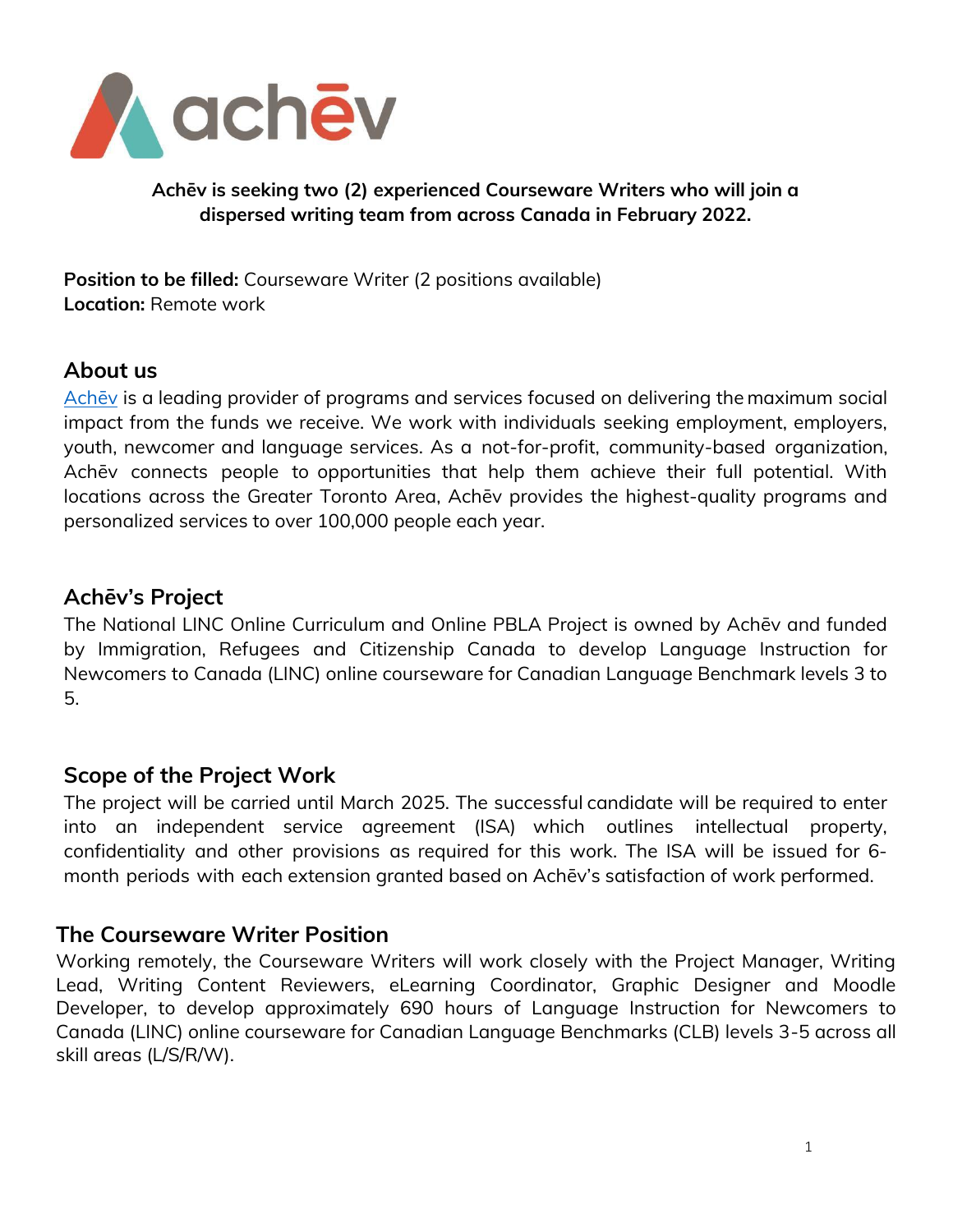

The role will:

- Design and develop online courseware that is aligned with the Canadian Language Benchmarks and the Portfolio Based Language Assessment (PBLA) practices and principles.
- Develop training resources to support piloting and implementation of courseware.
- Follow guidelines and processes to support quality control, reporting, file management andworkflow.
- Contribute to task planning, process enhancements and testing of courseware.
- Participate in training and project meetings as needed. Weekly team meetings currently take place on Wednesdays from 2:30-3:30 pm ET.
- Complete other role-related duties as needed.

#### Required Qualifications (2 positions available)

- Must have a bachelor's degree preferably in Education, English or Adult Learning, or related experience and education.
- Must have a TESL certificate from a TESL program recognized by TESL Canada or TESL Ontario.
- Must have excellent knowledge of Canadian Language Benchmarks for task-based curriculum planning, instruction and assessment.
- Prior completion of the CCLB Bootcamp is mandatory.
- Must have strong familiarity with PBLA.
- Experience writing LINC/ESL courseware content is mandatory.
- Knowledge and understanding of adult learning principles.
- Expertise in writing for a digital medium (storyboards, scenarios, audio/video scripts, online assessments).
- Attention to detail is a mandatory and critical skill.
- Ability to follow guidelines and procedures for standardized outputs.